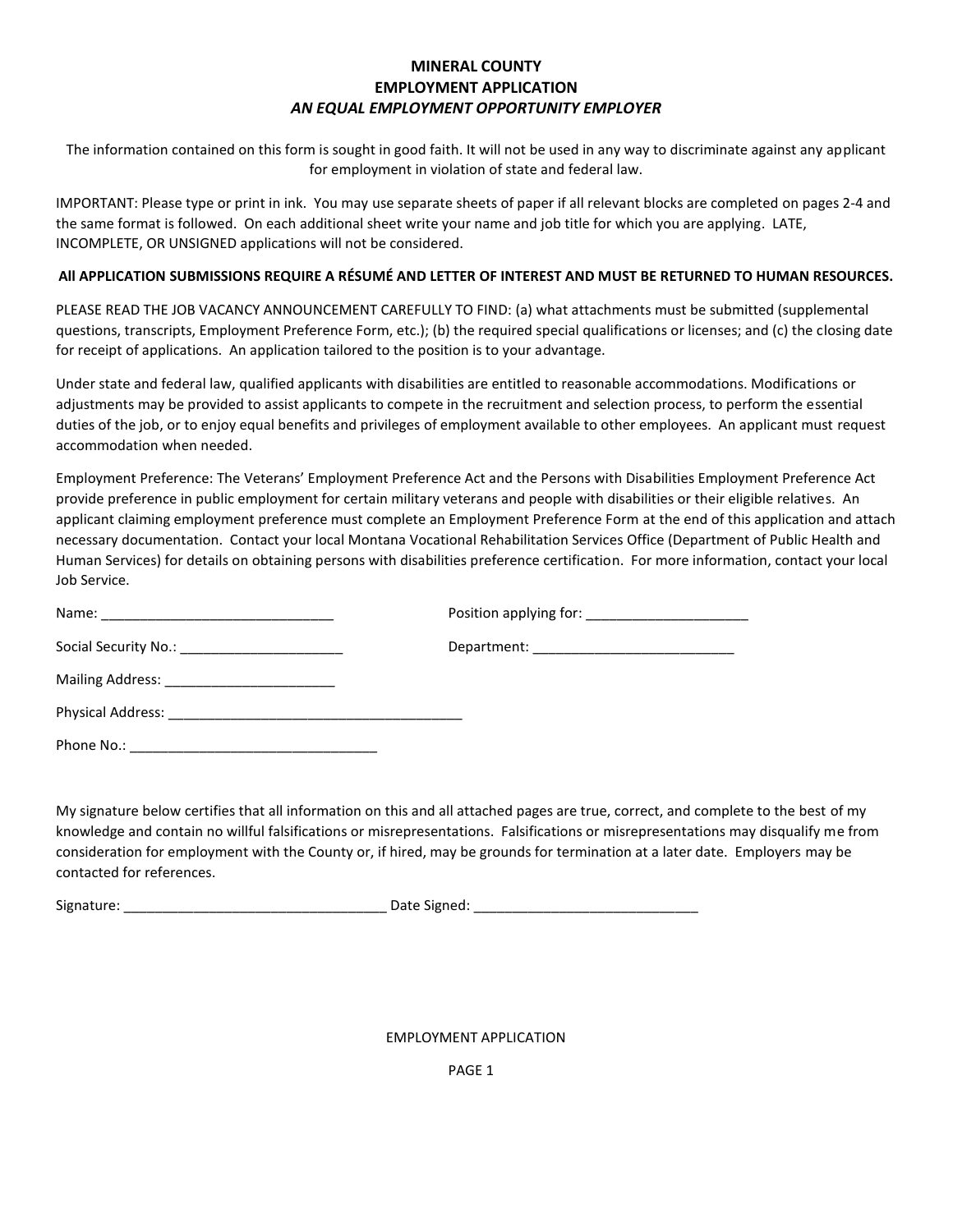**EDUCATION:** You may respond to this section on a separate sheet of paper (on each sheet write your name and job title for which you are applying) if all relevant blocks are completed and the same format is followed.

High School Name and Address \_\_\_\_\_\_\_\_\_\_\_\_\_\_\_\_\_\_\_\_\_\_\_\_\_\_\_\_\_\_\_\_\_\_\_\_\_\_\_\_\_\_\_\_\_\_\_\_\_\_\_\_\_\_\_\_\_\_\_\_\_\_\_\_\_\_\_\_

Received Diploma or Equivalency Certificate? YES YES NO

If you chose NO above, please enter the highest grade that you completed \_\_\_\_\_\_\_\_\_\_\_\_\_\_\_\_\_\_\_\_\_\_

| College, University, other<br>Schools & training Courses<br>Name and location | Dates<br>Attended | Degree/Certificate<br>Received? If YES,<br>Date Received | Major/Minor<br>Field | <b>Credits Earned-</b><br>Indicate<br>Quarter or<br>Semester |
|-------------------------------------------------------------------------------|-------------------|----------------------------------------------------------|----------------------|--------------------------------------------------------------|
|                                                                               |                   |                                                          |                      |                                                              |
|                                                                               |                   |                                                          |                      |                                                              |
|                                                                               |                   |                                                          |                      |                                                              |
|                                                                               |                   |                                                          |                      |                                                              |
|                                                                               |                   |                                                          |                      |                                                              |
|                                                                               |                   |                                                          |                      |                                                              |

List current professional licenses, registration or certifications

| Licensing Agency: Name and<br>Location | Type of License | Endorsement/Restriction | Date Lisenced |
|----------------------------------------|-----------------|-------------------------|---------------|
|                                        |                 |                         |               |
|                                        |                 |                         |               |
|                                        |                 |                         |               |
|                                        |                 |                         |               |
|                                        |                 |                         |               |

List other skills, education, experience, and abilities below. You may also include a list of equipment you know how to use.

### EMPLOYMENT APPLICATION

PAGE 2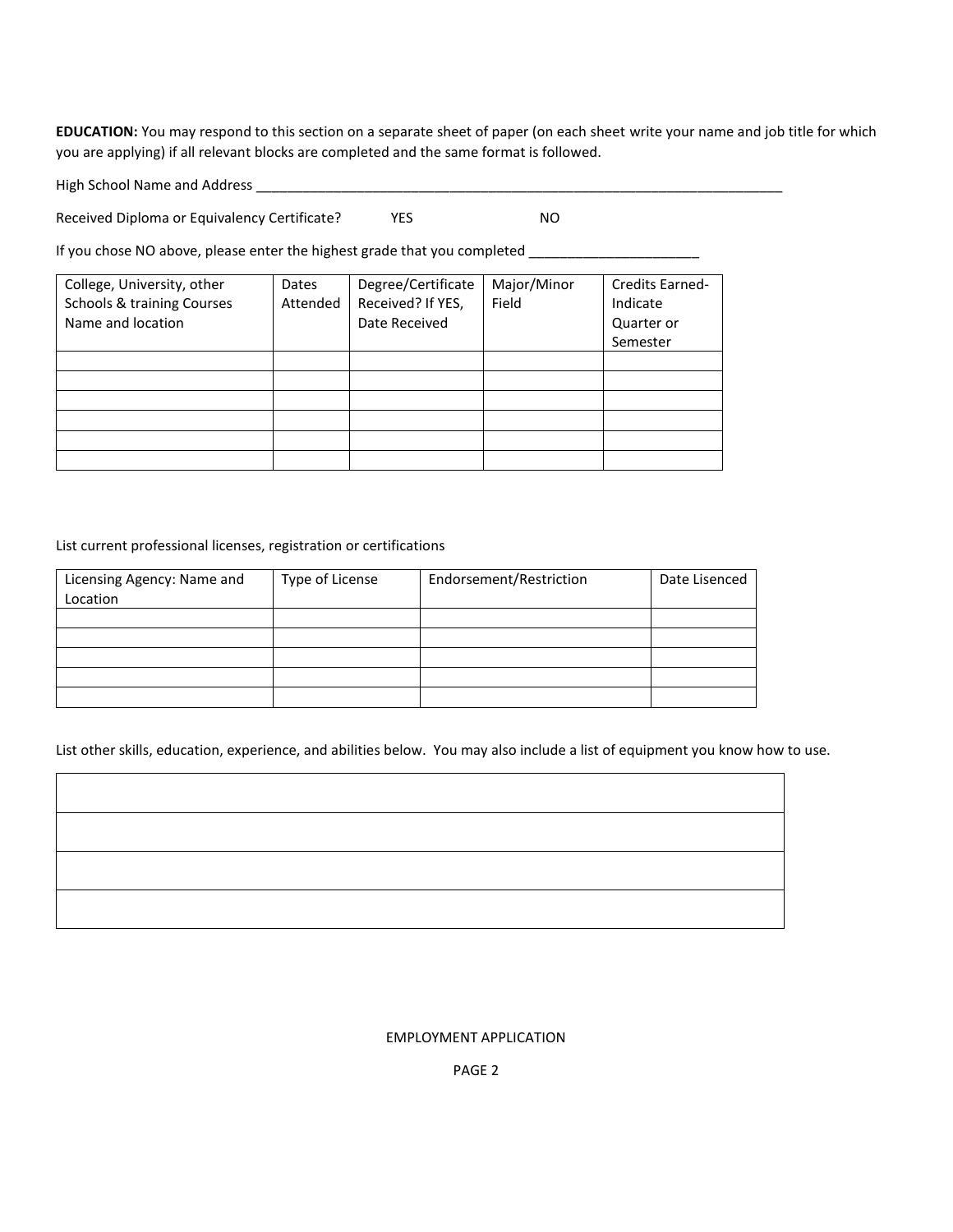**EXPERIENCE:** List your work and/or volunteer experience with emphasis on experience that is relevant to the position for which you are applying. Begin with your present or most recent experience. Include military service that would help you qualify. You may continue this section on a separate piece of paper, following the same format with your name and job title for which you are applying on each sheet. *This information must be completed even with the submission of your résumé.*

**Notice to applicants:** Information that you provide on this application is subject to verification. Previous employers may be contacted as references.

| Do you want to be informed before we contact your present employer?                                                                   | YES<br>NO                                                                                             |
|---------------------------------------------------------------------------------------------------------------------------------------|-------------------------------------------------------------------------------------------------------|
| Name & Complete Address of Employer                                                                                                   |                                                                                                       |
|                                                                                                                                       |                                                                                                       |
|                                                                                                                                       |                                                                                                       |
|                                                                                                                                       | Dates Employed _____/______to _____/______                                                            |
|                                                                                                                                       |                                                                                                       |
|                                                                                                                                       | Avg. Hrs Per Week ________Total Time Employed ______ Years/Mo____ □ Full-Time □ Part-Time □ Volunteer |
| Describe your duties, including knowledge, skills, abilities required, employees supervised, and<br>accomplishments: accomplishments: |                                                                                                       |
|                                                                                                                                       |                                                                                                       |
| <b>Name &amp; Complete Address of Employer</b>                                                                                        |                                                                                                       |
|                                                                                                                                       |                                                                                                       |
|                                                                                                                                       |                                                                                                       |
|                                                                                                                                       | Dates Employed _____/______to _____/_____                                                             |
|                                                                                                                                       |                                                                                                       |
|                                                                                                                                       | Avg. Hrs Per Week ________Total Time Employed ______ Years/Mo____ □ Full-Time □ Part-Time □ Volunteer |
| Describe your duties, including knowledge, skills, abilities required, employees supervised, and                                      |                                                                                                       |
|                                                                                                                                       |                                                                                                       |
|                                                                                                                                       |                                                                                                       |

EMPLOYMENT APPLICATION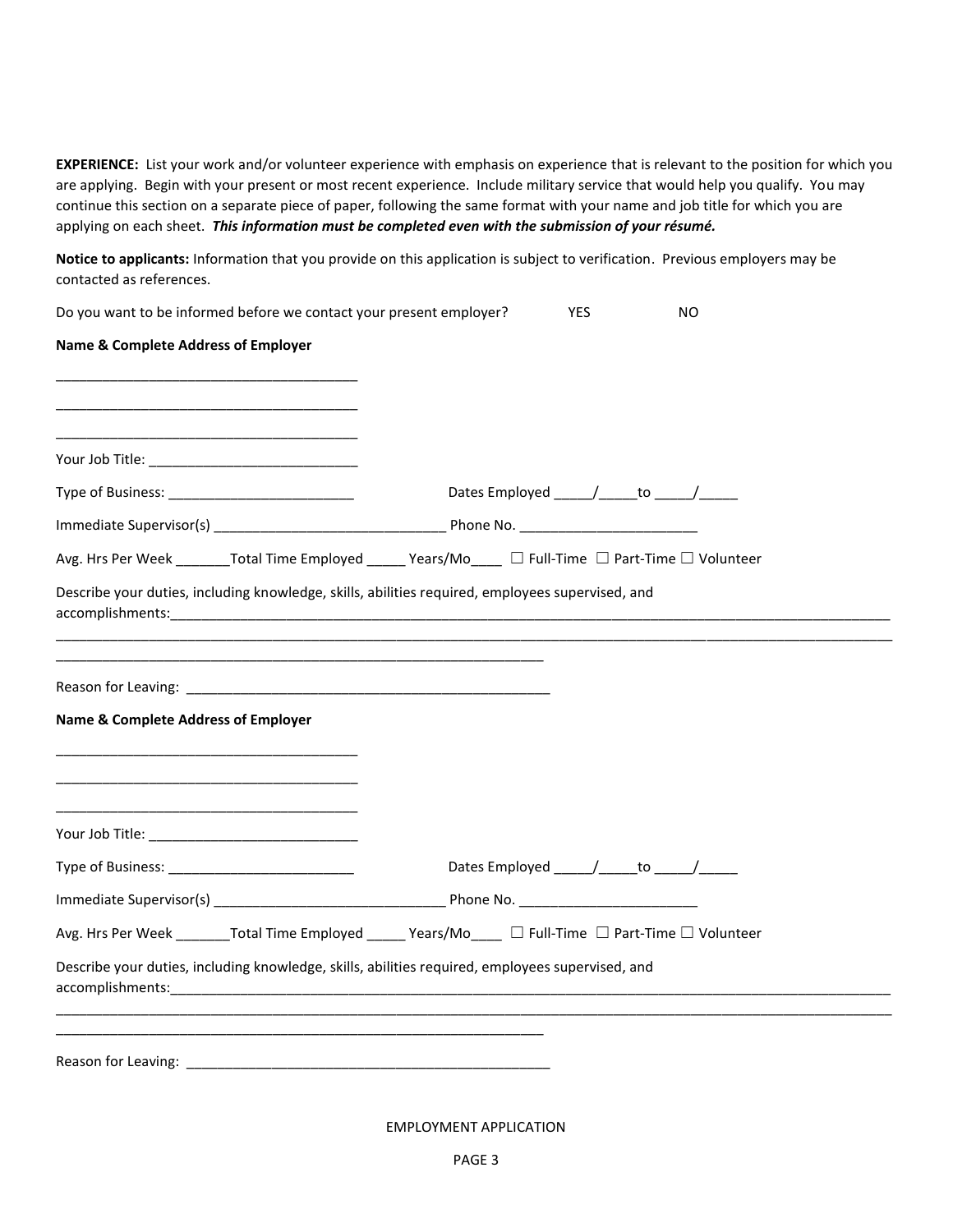| <b>Name &amp; Complete Address of Employer</b>                                                                                                                                                                                                                                                                                     |                                                                                                      |
|------------------------------------------------------------------------------------------------------------------------------------------------------------------------------------------------------------------------------------------------------------------------------------------------------------------------------------|------------------------------------------------------------------------------------------------------|
|                                                                                                                                                                                                                                                                                                                                    |                                                                                                      |
|                                                                                                                                                                                                                                                                                                                                    |                                                                                                      |
|                                                                                                                                                                                                                                                                                                                                    | Dates Employed _____/_____to _____/_____                                                             |
|                                                                                                                                                                                                                                                                                                                                    |                                                                                                      |
|                                                                                                                                                                                                                                                                                                                                    | Avg. Hrs Per Week ________Total Time Employed _____ Years/Mo____ □ Full-Time □ Part-Time □ Volunteer |
| Describe your duties, including knowledge, skills, abilities required, employees supervised, and                                                                                                                                                                                                                                   |                                                                                                      |
|                                                                                                                                                                                                                                                                                                                                    |                                                                                                      |
|                                                                                                                                                                                                                                                                                                                                    |                                                                                                      |
|                                                                                                                                                                                                                                                                                                                                    |                                                                                                      |
| <b>Name &amp; Complete Address of Employer</b>                                                                                                                                                                                                                                                                                     |                                                                                                      |
|                                                                                                                                                                                                                                                                                                                                    |                                                                                                      |
| <u> 1980 - Johann John Stone, markin amerikan basar dan berkembang di banyak di banyak di banyak di banyak di ban</u>                                                                                                                                                                                                              |                                                                                                      |
|                                                                                                                                                                                                                                                                                                                                    |                                                                                                      |
|                                                                                                                                                                                                                                                                                                                                    |                                                                                                      |
|                                                                                                                                                                                                                                                                                                                                    |                                                                                                      |
|                                                                                                                                                                                                                                                                                                                                    |                                                                                                      |
|                                                                                                                                                                                                                                                                                                                                    | Avg. Hrs Per Week ________Total Time Employed _____ Years/Mo____ □ Full-Time □ Part-Time □ Volunteer |
| Describe your duties, including knowledge, skills, abilities required, employees supervised, and<br>accomplishments: accomplishments: accomplishments: accomplishments: accomplishments: accomplishments: accomplishments: accomplishments: accomplishments: accomplishments: accomplishments: accomplishments: accomplishments: a |                                                                                                      |
|                                                                                                                                                                                                                                                                                                                                    |                                                                                                      |
| Reason for Leaving:                                                                                                                                                                                                                                                                                                                |                                                                                                      |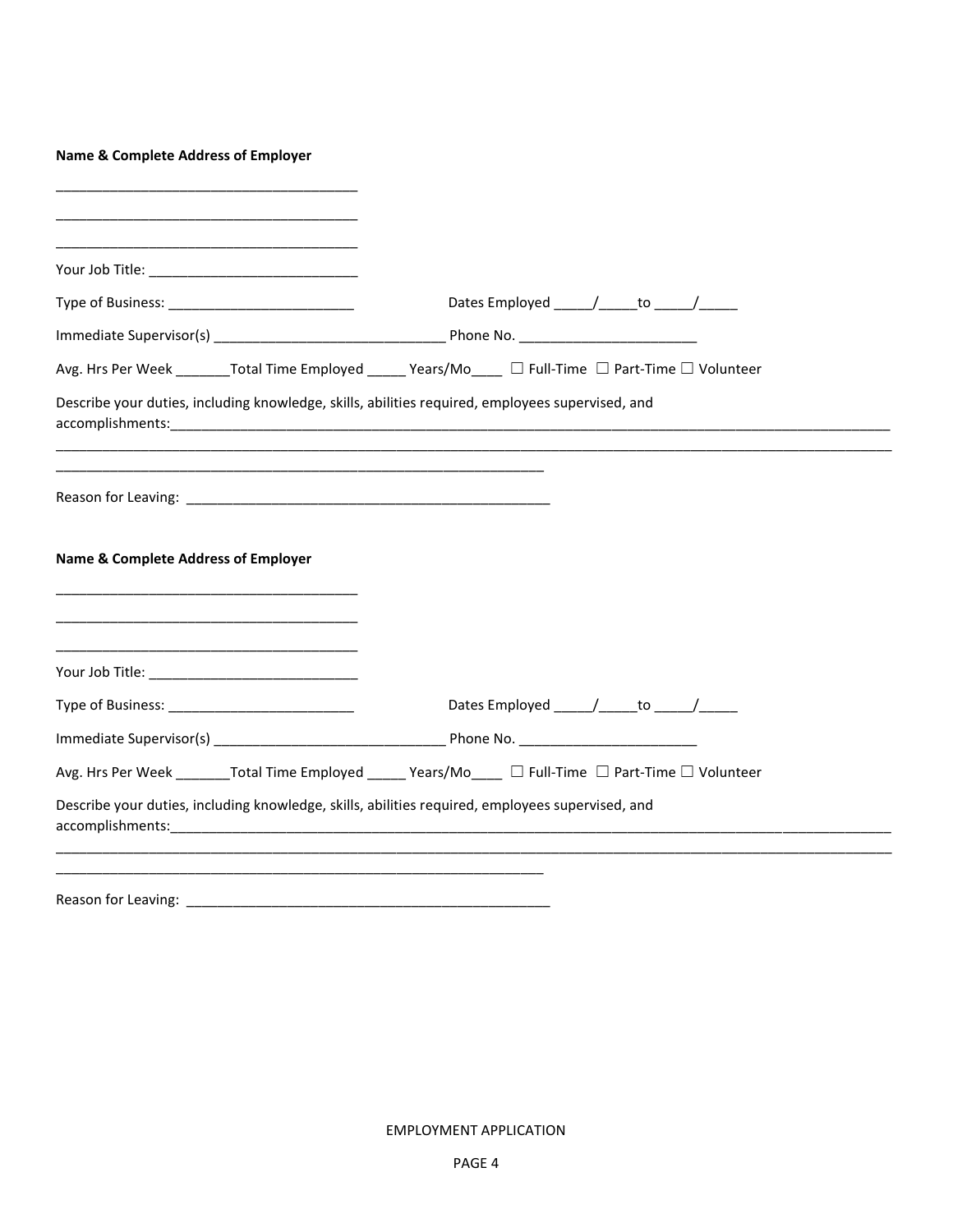#### EMPLOYMENT PREFERENCE FORM

Name

Position Applied For

Job Title **No.** Position No. 2008 Department Name

Employment preference allows applicants to claim a preference under the Veterans' Public Employment Preference Act or the Persons with Disabilities Public Employment Preference Act. Applying for a preference is voluntary. All information related to a preference will be kept confidential and used only during the hiring process. Applicants hired by the state will have this information placed in a separate confidential selection file.

Contact your local Job Service Workforce Center for details on veterans' preference. Contact your local Montana Vocational Rehabilitation Services Office, Department of Public Health and Human Services (DPHHS) for details on obtaining persons with disabilities preference certification.

1. To claim Veterans' Employment Preference, you must be a U.S. Citizen and (check one of the boxes below):

☐A Veteran, if

- 1. you were separated under honorable conditions, AND you served more than 180 consecutive days of active federal military duty other than for training in the Army, Air Force, Navy, Marines, or Coast Guard or were a member of the reserves who served on federal military duty during a period of war or in a campaign or expedition for which a campaign badge is authorized.
- 2. You are or were a member of the Montana Army or Air National Guard who satisfactorily completed a minimum of 6 years service in armed forces, the last 3 of which have been served in the Montana Army or Air National Guard.

☐A Disabled Veteran, if

- 1. you were separated under honorable conditions from military duty, AND
- 2. you have an established Armed Forces service-connected disability OR are receiving compensation, disability retirement benefits, or pension from the U.S. Department of Veterans Affairs or military department, OR you have received a Purple Heart.
- $\Box$ The spouse of a disabled veteran if the veteran's disability prevents him or her from working.
- $\Box$ The unremarried surviving spouse of a veteran or disabled veteran.

□The mother of a veteran, if

- 1 . the veteran died under honorable conditions while serving in the Armed Forces, or the veteran has a service connected, permanent, and total disability, AND
- 2. your spouse is totally and permanently disabled, OR you are the unremarried widow of the father of the veteran.
- 2. To claim Montana Persons with Disabilities Employment Preference, you must be (check one of the boxes below):

 $\Box$ A person with a disability certified by DPHHS, OR

☐The spouse of a totally (100%) disabled person certified by DPHHS AND have resided continuously in Montana for at least 1 year immediately before applying for employment.

3. In the box below, check the attachment you have included to document your eligibility for employment preference.

| $\Box$ DD-214 showing the character of discharge     | $\Box$ Service-connected disability letter                                    |
|------------------------------------------------------|-------------------------------------------------------------------------------|
| $\Box$ DPHHS Disability Certification                | $\Box$ A document issued by the Office of the Adjutant General of the Montana |
| National Guard certifying service (typed or written) | Date signed                                                                   |

PD-25A(rev. 04/09) Online form available at: http://wsd.dli.mt.qov/service/app.asp (scroll down to State of Montana Employment Application & Information).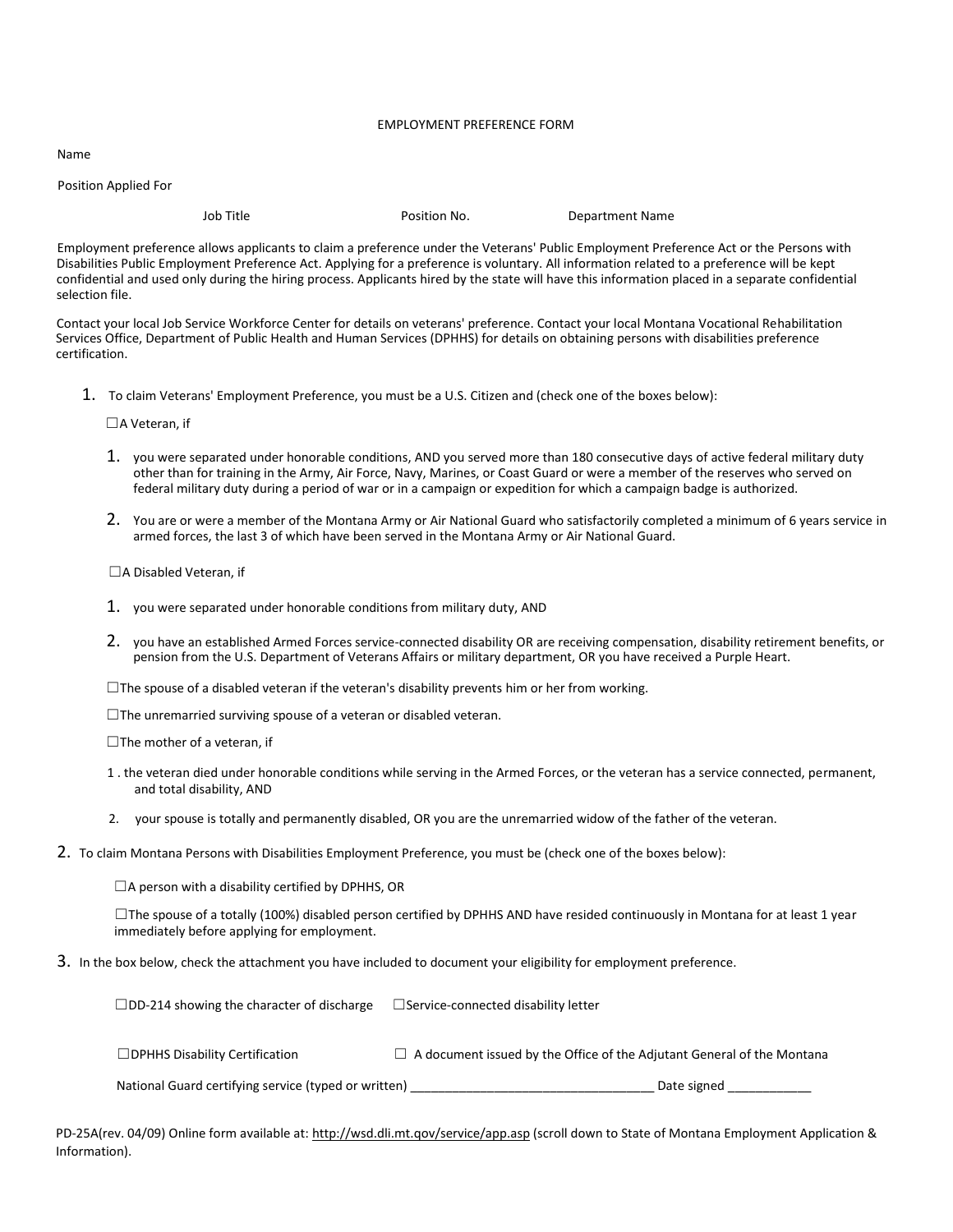# **BACKGROUND CHECK**

# **CONSENT AND RIGHTS RELEASE**

As an applicant who is the subject of a national finger-print based criminal history record check for a criminal justice purpose (such as employment, direct access to confidential criminal justice information, or unescorted physical access), you have certain rights which are discussed below.

- You must be provided written notification<sup>8</sup> by Montana Department of Justice that your finger prints will be used to check the criminal history records of the FBI.
- If you have a criminal history record, the officials making a determination of your suitability for the job, license, or other benefit must provide you the opportunity to complete or challenge the accuracy of the information in the record.<sup>9</sup>
- The officials must advise you that the procedures for obtaining a change, correction, or updating of your criminal history record are set forth at Title 28, Code of Federal Regulations (CFR), Section 16.34.
- If you have a criminal history record, you should be afforded a reasonable amount of time to correct or complete the record (or decline to do so) before the officials deny you the job, license, or other benefit based on information in the criminal history record.

You have the right to expect that officials receiving the results of the criminal history record check will use it only for authorized purposes and will not retain or disseminate it in violation of federal statute, regulation or executive order, or rule, procedure, or standard established by the National Crime Prevention and Privacy Compact Council.<sup>10</sup> Upon proof of identity, officials of Montana Department of Justice may provide you with a copy of your FBI criminal history record for review and possible change. There will be no fee for this copy if you obtain it from Montana Department of Justice. You may also obtain a copy of the record by submitting fingerprints AND a fee to the FBI. Information regarding this process may be obtained at [http://www.fbi.gov/about-us/cjis/background-checks.](http://www.fbi.gov/about-us/cjis/background-checks) If you decide to challenge the accuracy or completeness of your FBI criminal history record, you should send your challenge to the agency that contributed the questioned information to the FBI. Alternately, you may send your challenge directly to the FBI. The FBI will then forward your challenge to the agency to verify or correct the challenged entry. Upon receipt of an official communication from that agency, the FBI will make any necessary changes/corrections to your record in accordance with the information supplied by that agency. (see 28 CFR 16.30 through 16.34)

If a change, correction, or update needs to be made to a Montana criminal history record, or if you need additional information or assistance, please contact Montana Criminal Records and Identification Services at [dojitsdpublicrecords@mt.gov](mailto:dojitsdpublicrecords@mt.gov)

Your signature below acknowledges this agency has informed you of your privacy rights for fingerprint-based background check requests used by the agency for criminal purposes.

Signed:

\_\_\_\_\_\_\_\_\_\_\_\_\_\_\_\_\_\_\_\_\_\_ \_\_\_\_\_\_\_\_\_\_\_\_\_\_\_ Date

\_\_\_\_\_\_\_\_\_\_\_\_\_\_\_\_\_\_\_\_\_\_ \_\_\_\_\_\_\_\_\_\_\_\_\_\_\_ Printed Name **Date of Birth**